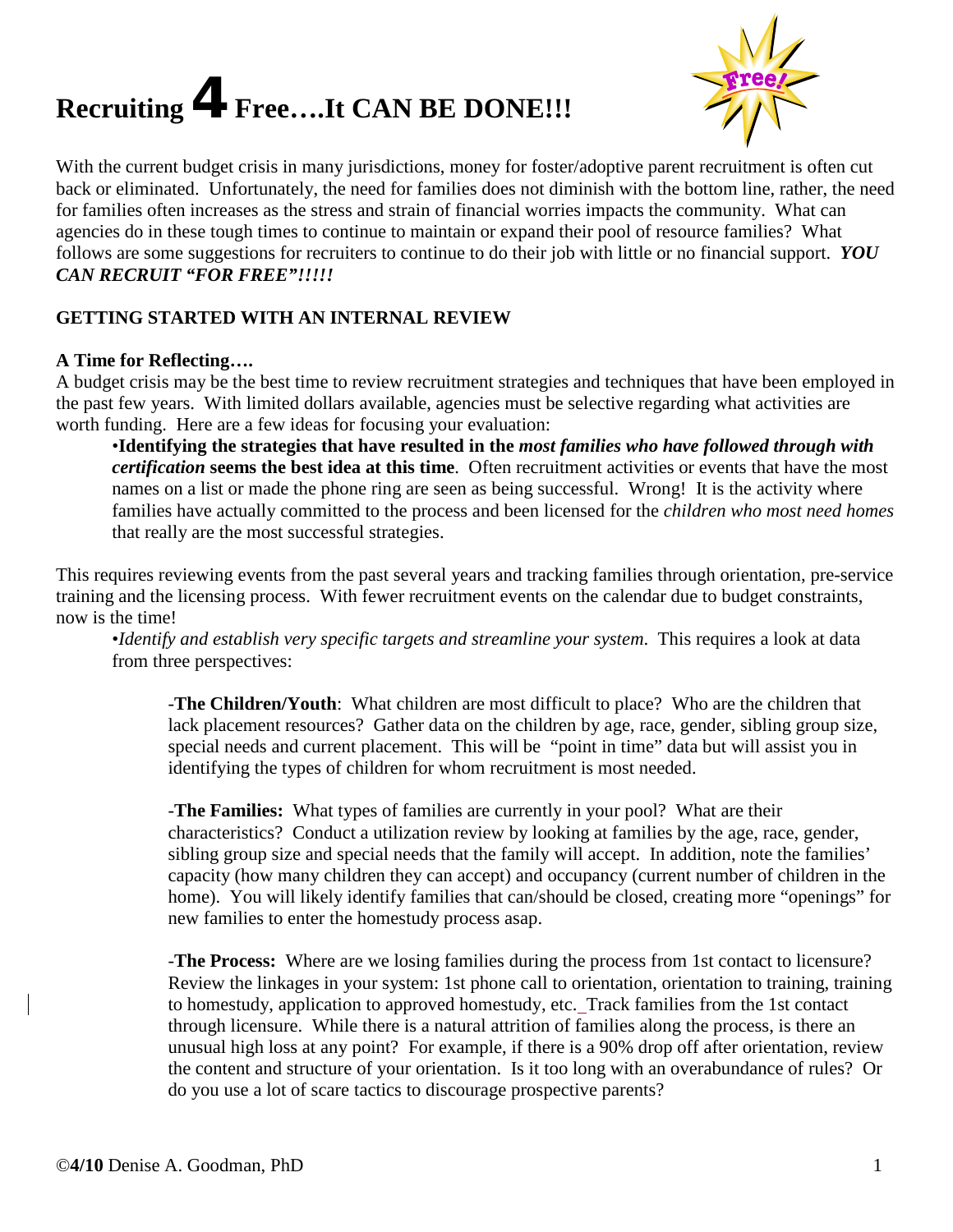•*Another important detail to consider is the family's status--foster only, foster/adopt, adopt only.* Note if the family is "on-hold" as this will allow you to discover what the true options are for placement.

**Important Note**: Collecting and analyzing data is critical to the overall success building your pool of available families. This will help you to avoid putting precious few resources into unnecessary activities. If you lack the capacity to collect, track and analyze data related to recruitment, develop, utilization and retention of families, engage the services of a local graduate student or contract with a data analyst….NOW IS THE TIME!

## **Re-Recruiting Your Current and Past Resource Families!**

Again, with limited money to fund recruitment activities and events look to your pool of families to see who is being under-utilized or not being utilized at all. **A** *second utilization study of your families* will reveal who does not have a placement as well as those who are not being used to capacity. To do this, you will need a printout of your families. Information that will need to be gathered includes:

-number of children the home is licensed to accept -number of children currently residing in the home

-why the family is not being used or is underutilized

If possible, this information can probably be gleaned from your data system. If not, it can be done by hand with each licensing worker using a spreadsheet. Once the information is gathered, a critical look can reveal families that are going unused or underused. Ask yourself the following questions:

*•Why are we not using this family?* Is the family "on -hold"? Does the family have narrow preferences for placement? Are they new and staff are unwilling to take a chance? Does the family routinely decline placements?

*•What can we do to begin using this family?* There may be concrete things that can be done to begin using the family. Many families are frustrated that they are not receiving placements. After all, they completed the homestudy process in hopes of caring for children only to wait…and wait. Here are some suggestions for specific circumstances:

*The "on-hold" family***:** Determine the reasons why the family is on-hold. If the family requested the hold, call them. See if or when they will be ready to resume accepting placements. If there is an administrative hold, review the corrective action plan with the family and help them by referring them to resources and give them a reasonable timeline for completion.

*The "always says "NO" family"***:** Ask the family to come to the agency for a meeting. With your supervisor, review with the family the list of children they have declined. Discuss with them your needs for placement and encourage them to "stretch" themselves. If they are uncertain, suggest that they provide respite care for foster families to discover their strengths and limitations.

Another "re-recruiting" strategy is to *reconnect with past foster, adoptive and kinship families.* Some families to contact are:

•Families that have finalized adoptions in the past 3-5 years

•Families that begun the process in the past 1-2 years but did not complete

•Families that were past foster parents and closed on good terms with the agency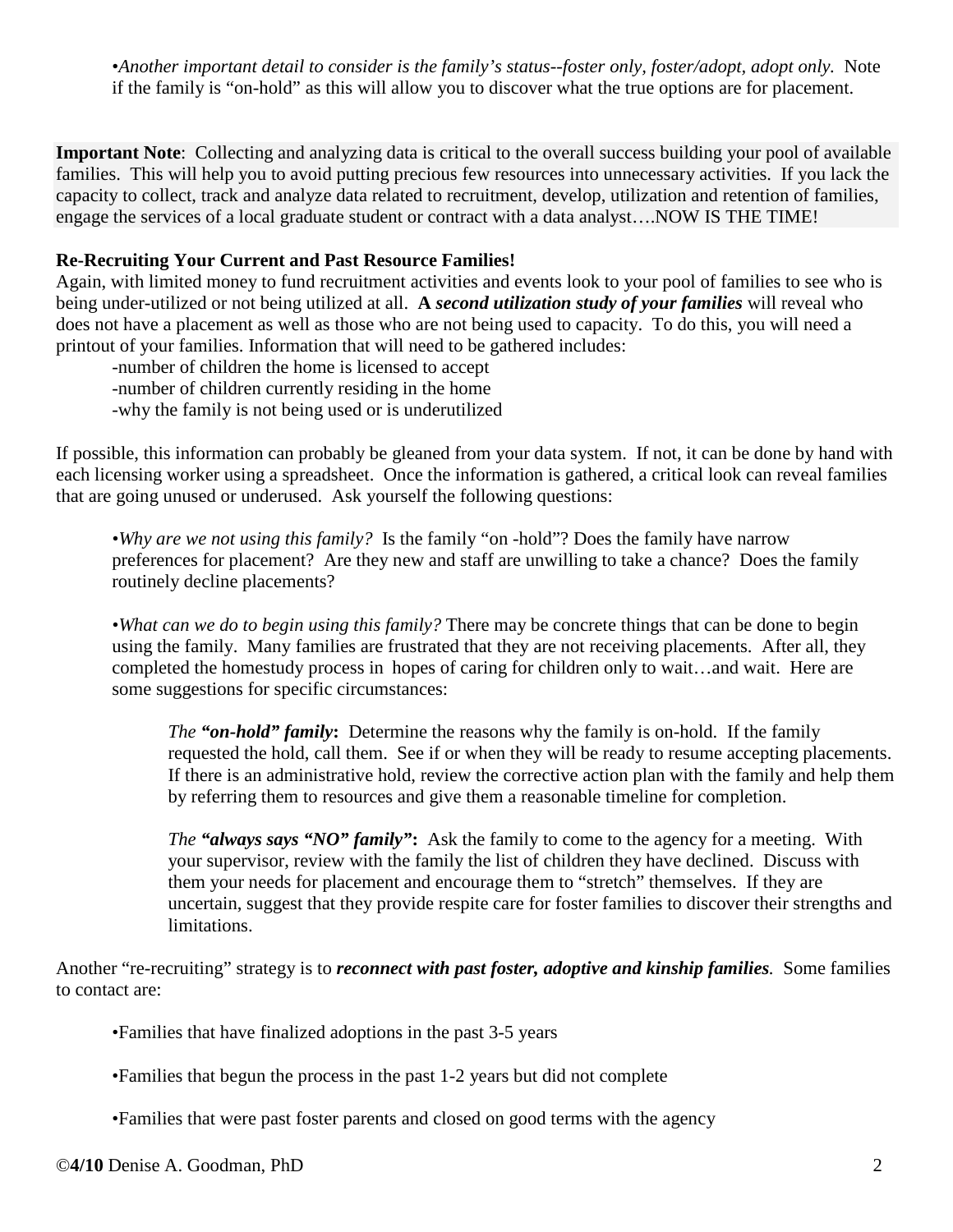•Families that were kinship or child-specific from the past 3-5 years.

•Current Kinship or child-specific families can be asked to consider expanding their license to care for non-related children

•Families that came to orientation and requested follow up later

A simple letter, phone call or email inviting them to reconsider becoming a foster or adoptive parent (again) and inviting them to a special orientation might be just the encouragement they needed to sign up again! Be sure to have outlined, in advance, if and what can be waived (like training and certain paperwork) when speaking with past families.

# **ENGAGING THE MEDIA AS A RECRUITMENT PARTNER**

All major media outlets including newspapers and television stations conduct public service and community relations activities like sponsoring a walk-a-thon, concert, organization, auction, etc. Contact your local media outlets and ask to meet with their community relations director to discuss possibilities. Even if they decline, keep them informed about your activities and make contact with them quarterly. You never know when they might become interested, especially if there is a relevant news story.

# **TELEVISION PARTNERS:**

**•Wednesday's Child**--Many agencies partner with a local television station to film and air segments on children awaiting adoption. These are often called, "Wednesday's Child". These are produced at no cost to the agency. You may want to ask to add on information about foster parenting/adoptive parenting. Tell the station manager of your financial predicament and ask if they can help you do additional recruitment. If they can make copies of the Wednesday Child's segment, you can show these at recruitment events, orientation or preservice training.

**•Public Cable Access programming**--Cable television companies are mandated by law to make available free channels and airtime for the community to access. Contact the your local cable providers for information on how to get a time slot. There are no requirements to be on cable access television. Any citizen can do it! Some ideas for a pre-recorded program are: a short public service announcement, a program with interviews of foster/adoptive parents, a program with youth planning, producing and participating or even an infomercial on becoming a foster/adoptive parent. You can focus different segments on teens, sibling groups, teen moms, etc. The options are infinite! You can also suggest that the cable company use your produced PSAs to fill in around other programs, giving your foster/adoptive program greater exposure. Ask for multiple time slots, don't be picky--take what time slots are available and work towards more desirable time and days.

If you need help producing your segments, ask the cable company where you can get free or low cost technical assistance. They may be willing to donate there time. Or you can contact a local college or university video classes who may take this on as a class project for a semester.

•**Local Television Call-in Programs:** From time to time, local channels will produce a segment about a topic that allow viewers to call-in live to a bank of phones answered by "experts" who can answer questions and concerns. Suggest to the station manager that foster care or adoption be featured as the main topic perhaps during April (Child Abuse Prevention Month), May (Foster Care Month) or November (National Adoption Month). During the broadcast, information about the process, eligibility, data about children and interviews with foster/adoptive/kinship parents and youth would be presented. In the background, recruiters, social workers, alumni and resource parents answer phones, giving information and recording information. The next day, information packets would be mailed to all callers.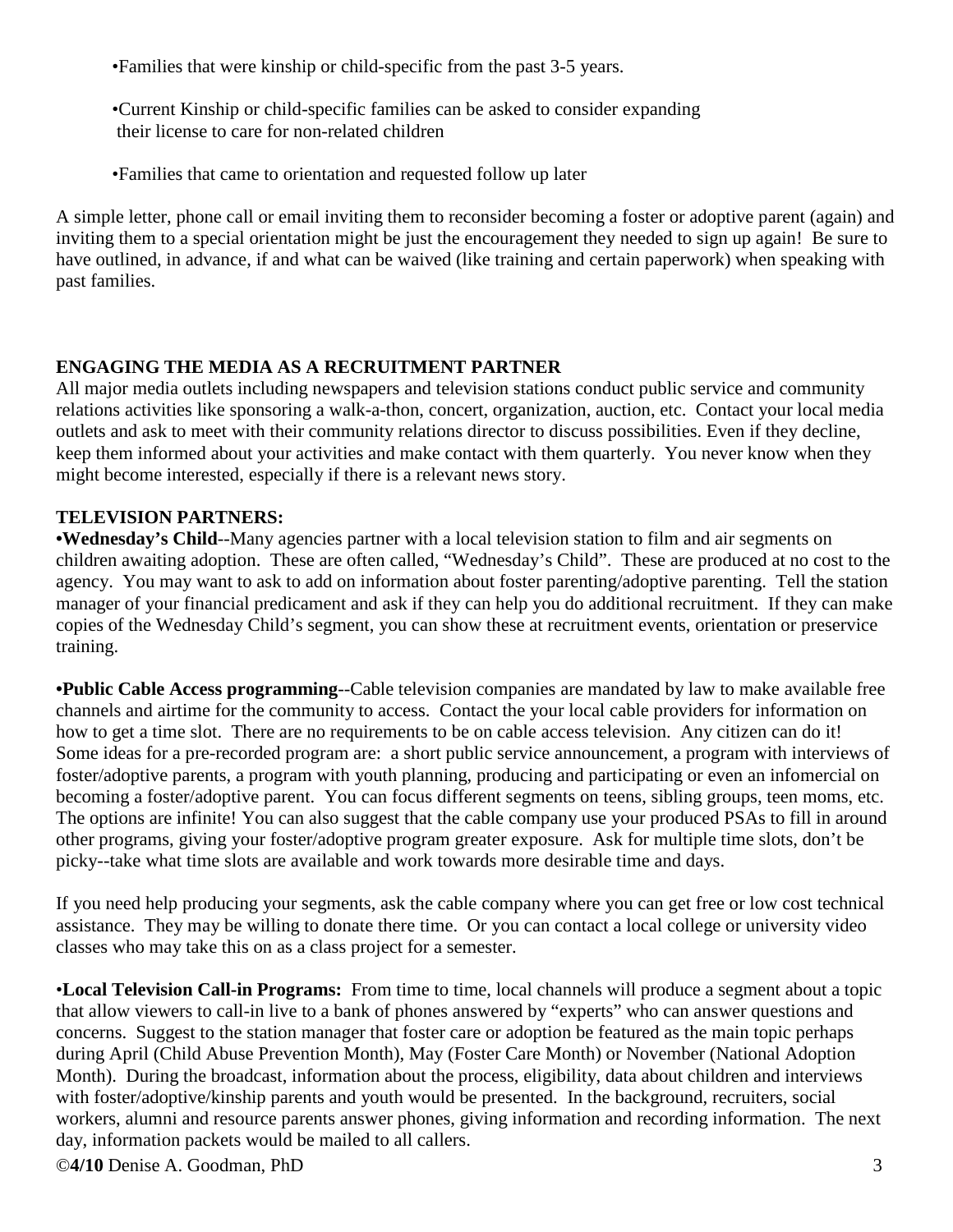**Television Station PSA's:** Public Service Announcements are a required part of a television station's programming. These are free. However, they may be played at "off hours"… like 3:17am! Developing a positive, working relationship with the station manager can go a long way to having your PSA played during daytime, high-viewing hours. Suggest/request that the PSA's run occasionally during strategic programming or coordinated with other media events and releases.

#### **RADIO PARTNERS:**

•**Radio call-in shows:** In many communities, radio stations, small and large, devote some airtime to live call-in shows. Contact the station manager to ask about the possibility of scheduling foster care or adoption as a topic. May (National Foster Care Month), November (National Adoption Month) and April (Child Abuse Prevention Month) are good times to request an appearance on the show. In addition, if there is legislation or other current events in the community related to foster care/adoption, child welfare, kinship care or child abuse, the station manager may see the topic as current and interesting. Including a foster/adoptive or kinship parent as well as a young person or alumni will make your request more appealing!

**Radio Interviews:** These are different than the live call-in shows. Interviews can be pre-recorded and played at various times as part of a news broadcast or regular community programming.

**Radio PSA's:** Like TV Public Service Announcements, PSAs are also a required part of a radio station's programming and they are free. Work with the station manager to obtain more favorable airtime occasionally. Coordinate the PSAs with other radio appearances to make a bigger impression.

## **PRINT MEDIA:**

**•Human Interest Stories in Newspapers**--While placing ads newspapers, can cost big bucks, however, human-interest stories or a columnist featuring foster care or adoption, costs nothing. Arrange to meet with local newspaper reporters. Offer pictures to newspapers and arrange interviews with foster/adoptive/kinship parents, birth parents and young people or alumni. Your story may not run immediately, so be flexible. Personalize the article with local data about children in foster care, number of foster homes, adoptions, etc. When the reporter becomes interested and writes an article, then ask for free ad space.

**•Invite media to any and all events involving foster/adoptive parents**--Another source of free media is to invite media to all events both statewide and locally. This includes Foster Parent month, Adoptive Parent month, Adoption Day, Child Abuse Prevention Month, foster parent social gatherings and fundraisers, as well as any recruitment events and activities in the community. Invite ALL media: newspapers, TV, radio…you never know who will show up!

**•List your events and activities in the community calendar in the newspaper**--Every newspaper, big and small, has a "community calendar" section. It may only be in the paper once a week or month. This is free and requires contacting the newspaper to learn what their requirements are such as, format and deadlines. Often, this is as simple as emailing the name, day, time and location of the event. Be sure to list foster/adoptive and kinship activities and support groups, trainings as well as orientations, information sessions and recruitment activities.

**•Newsletters**--It seems like everyone receives a several newsletters these days….from their bank, library, recreation center, local school, professional organization, your employer, alumni groups…the list goes on and on. The newsletters may be mailed or emailed to you. Use newsletters from strategic organizations, businesses, parent groups and community organizations to highlight the need for foster homes and adoptive homes. There are lots of options: write a short article including the data on children in need of homes, place a complimentary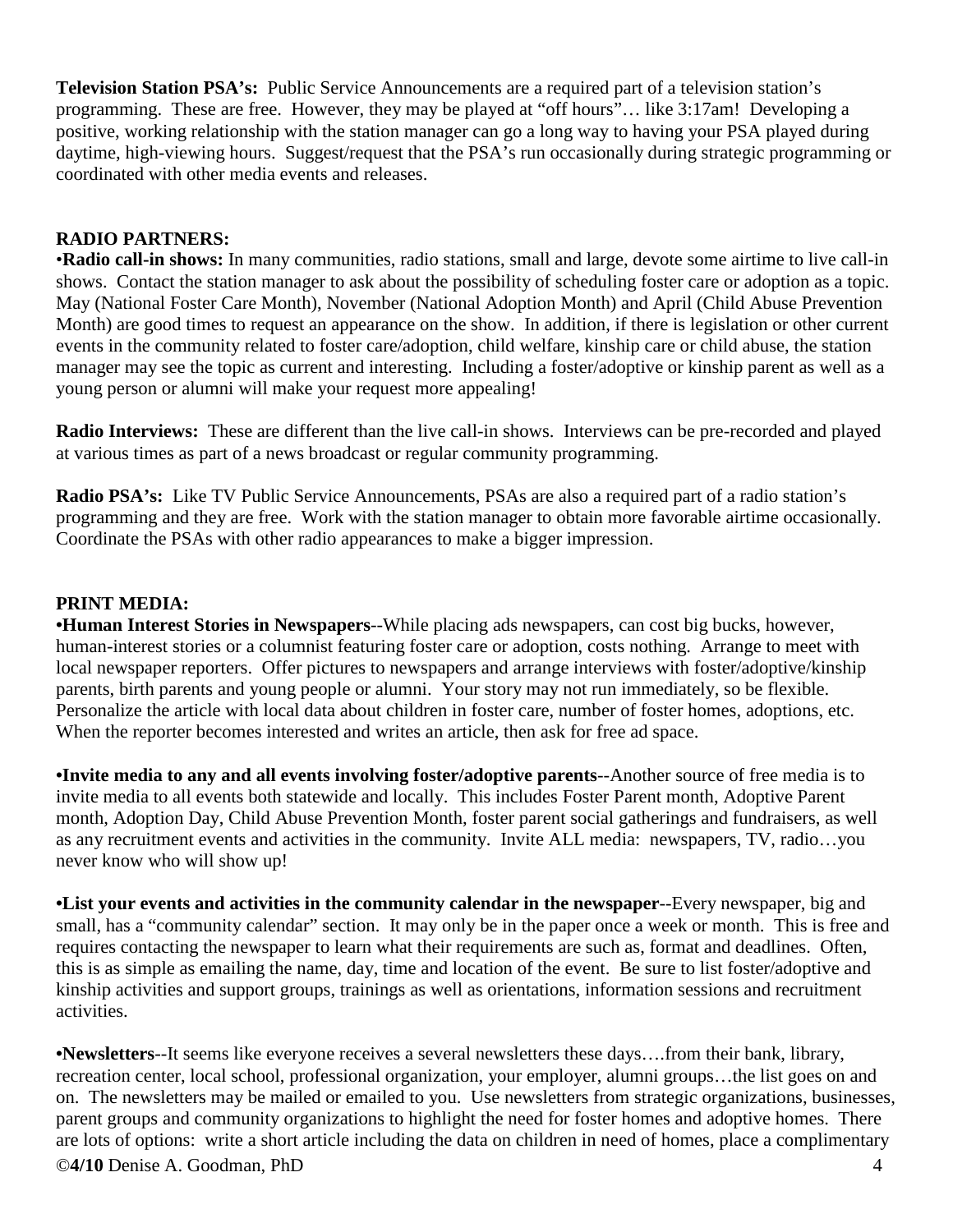advertisement, share a story of a waiting child, feature a success story of a family or post a calendar of your upcoming recruitment events.

## **WEB-BASED RESOURCES:**

**•Emails**--Send emails to organizations, businesses, governmental offices, universities/colleges, and hospitals informing them of the need for more foster and adoptive homes. One idea to make your email more attractive is to put together a "newsletter" that could be sent out to everyone. The newsletter can include data, stories of successful families, profiles of waiting children, a calendar of upcoming events. A simple "one-pager" that is attractive and easy to read would be most effective.

•**Google, etc.**--There are many search engines on the internet such as "Google", "Yahoo", "MSN" that can help you find organizations in community. For example, if you work in Chicago and are in need of homes for African American teen boys, put "recreation African American teen boys Chicago" in the search window and you'll be surprised what will come up! These are organizations that are concerned with the same group of children for whom you are recruiting. They could be excellent partners in your work.

#### •**Craig's List, FACEBOOK, MySpace, Twitter**, **etc**.

With increasing use of web-based services, sites such as Facebook and MySpace have been used to spread the message as well. Foster/adoptive parents have shared success stories on their web pages. Email blasts can go out to a list of people that grows everyday. Start collecting the email addresses of all interested persons and send them regular blasts via email with upcoming orientations, trainings, recruitment events and profiles of waiting children. The internet can reach many people AT NO COST!

**•Your Agency Website--**With the growing use of the internet, many prospective families' first step in the process is to research foster care and adoption using the internet. Review your agency's website…..is it accessible? Inviting? Informative? Encouraging? Revise the website to include:

-data about children (who are the children, demographics, etc.)

-steps to foster care/adoption/kinship care,

-frequently asked questions and answers,

-a calendar of upcoming recruitment events including the date, time and location of the next several information sessions

-a calendar of activities for current foster/adoptive parents

-next steps for the individual viewing the website

-contact information for specific agency personnel

-links to other useful websites such as NFPA, NACAC, etc.

**•Link your agency to other websites:** Arrange to have your agency or program as a link on other organizations', businesses' or agencies' websites. Foster/adoptive/kinship parents or volunteers who are business owners or are willing to ask their employers, may be able to get a link on the website for you.

## **RESOURCE PARENTS AS RECRUITERS**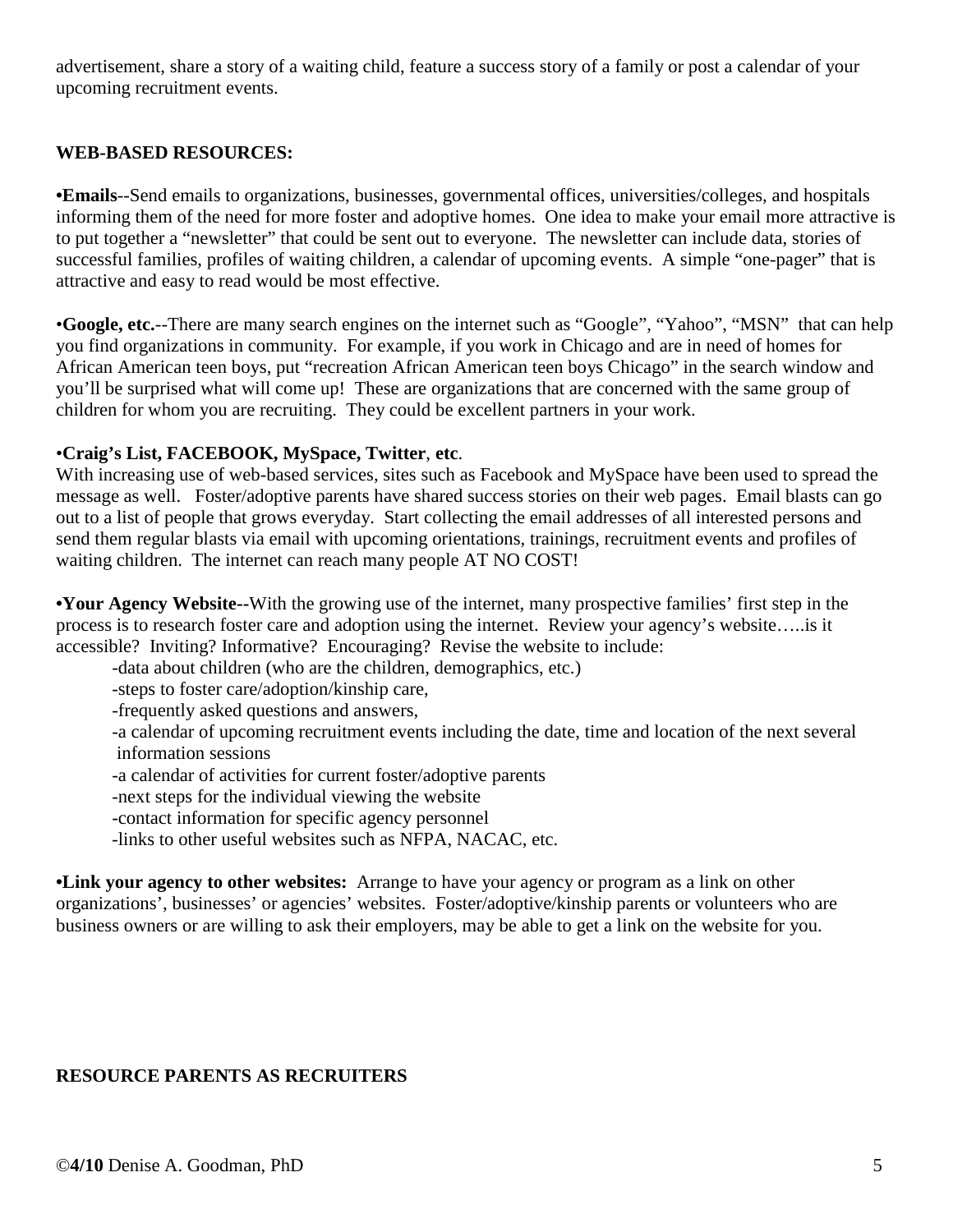**•Each one, reach one:** A foster parent recruiting others is one of the most effective means of identifying prospective resource parents that will follow through and complete the entire process. A great opportunity to engage resource parents is at the annual appreciation banquets. Here are some ideas:

•invite banquet attendees to enter a raffle for a donated prize. For every referral name, address and phone number they provide, a ticket will be placed in the raffle for them.

•encourage attendees to pick up a packet of 10 bundled recruitment brochures. Ask them to "sprinkle" them around the community where they shop, worship, eat and recreate.

•develop an recruitment incentive program for resource families. Some agencies have given \$500 to a resource family when a family they referred has been licensed. Others have provided smaller incentives to the referring family for each step the newly recruited family completes.

#### •"**Open the Doors" to Recruitment**

Ask foster and adoptive parents via phone calls, articles in the Foster/Adoptive Parent Newsletter, at in-service training classes, via email, with notes in monthly checks to talk with their employers, spiritual leaders, organizations, PTAs to "open the door" to recruitment. This can lead to invitations for speaking engagements, offers to hang posters or place recruitment materials in new places!

#### **•Foster/Adoptive Family House Parties**

Much like the model used for Tupperware parties, these small and intimate events are held in the homes of veteran foster and adoptive families. The host family invites friends, family, neighbors and work friends to their home to hear about foster care and adoption. Agency staff supports the event by bringing food, brief information and enthusiasm. In many sites, this has been a successful strategy for targeted recruitment needs.

## **SCHOOL-BASED RECRUITMENT**

There are countless free opportunities for recruitment at your local schools. If you have a community or neighborhood that lacks enough foster homes, meet with the principal to determine how best to work with the schools. Here are some free ideas:

*-articles in the staff and PTO newsletter -speaking engagements at faculty or staff meetings, PTO meetings -meet early in the morning (bring donuts!) with cafeteria staff and bus drivers -live announcements read at half time of basketball or football games -live announcements made at intermission of theater or music performances -ask the principal to speak with volunteer coaches and program aides during orientation -emails to faculty, staff and parents*

For the above suggestions, write a short article or talking points on the need for foster and adoptive homes in the school district. Use data from that school district that shows the number and type of children entering care and the number of foster homes available. Share the impact of children having to change schools and how it would benefit children to remain among their friends, teachers and continue in their activities.

## *-place a table or booth at the sporting, music or theater programs*

Meet with the principal of the local school you are targeting and ask if it would be possible to have a table at the school events. Having a table at an event where parents, grandparents, aunts/uncles and godparents are in attendance provides the opportunity to connect directly with families. Share materials with data specific to the community and the school. Having local foster, adoptive and kin parents at the table can be helpful.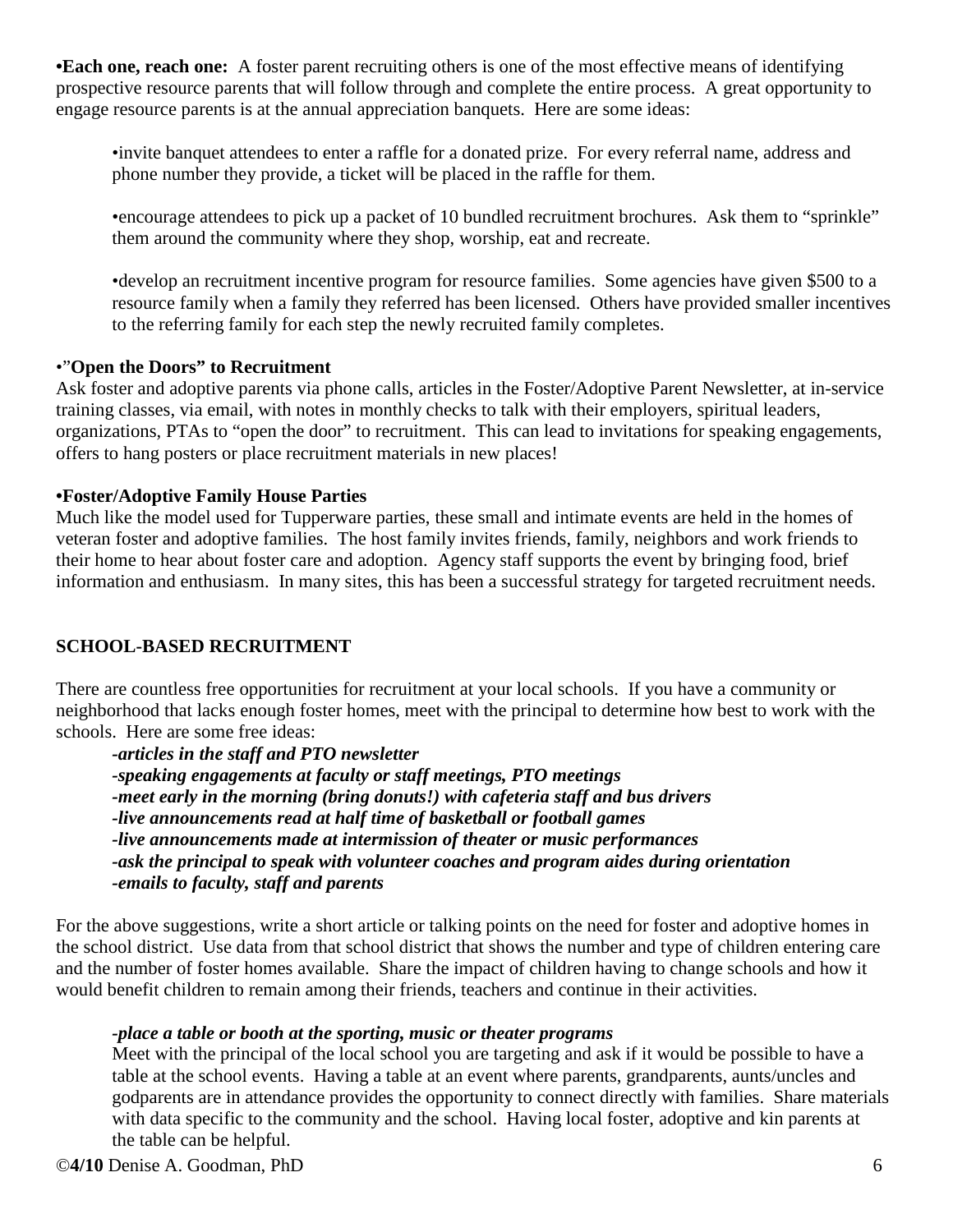#### *-complimentary ads in programs for theater, sports or music programs*

A suggestion is to share quotes from kids who talk about having to leave their school. Include brief information about the first steps in becoming a foster/adoptive parent. Use clipart or photos that represent the type of children that need families in the school district.

#### *-speaking engagements in classes with students*

Often overlooked, students represent a great recruitment resource. Scheduling a speaking engagement with a class or student club is a good start. Some ideas for topics might be child abuse/neglect, teens in foster care or adoption of older youth. Students respond well to discussions about how it feels to be in foster care as a teen. Consider bringing a foster youth or young adult alumni along to share their story. Provide materials to the students to share with their parents. It may be helpful to work with the teacher to plan a follow up class assignment. The class may be inspired to do a class project around recruitment!

#### *-students taking on recruitment as a "community service" project*

Often senior students must complete community hours to graduate. In addition, clubs or school associations may take on a service project. A great opportunity for the students would be to plan and implement a small recruitment activity.

#### *-library displays of books about foster care and adoption*

Encourage student, faculty and staff to think about foster care and adoption by creating a display of books, videos and DVD's about foster care and adoption. This could be during National Adoption Month (November), National Foster Care Month (May) or Child Abuse Prevention Month (April). Internet sites like the Dave Thomas Foundation for Adoption (www.davethomasfoundation.org), North American Council on Adoptable Children (www.nacac.org), National Foster Parent Association (www.nfpainc.org) or the Child Welfare Information Gateway (www.childwelfare.gov) offer lists of famous adoptees, bibliographies of books about foster care/adoption for children, teens and adults and lists of DVD/videos with foster care or adoption themes.

#### -*engage the principal or other school personnel to be an "in house" or community recruiter*

Provide the individual with recruitment materials and talking points that cover local data, eligibility requirements and steps in process. Help them to personalize their presentation by helping the individual recall children and youth that they have known and can share the story--be sure to adjust the child's information to protect their privacy and follow all confidentiality laws/policies.

## **ENGAGING THE COMMUNITY IN RECRUITMENT**

**•Talk with Public Officials**--Enlisting the support of a local public official can launch your recruitment program into the limelight. This person can be the mayor, county commissioner, city council member or state legislator. Be sure to share local data with the public official about children in foster care, number of foster homes, children waiting for adoption and highlight your biggest needs for recruitment. A set of talking points including anecdotes of actual children developed for the public official can be helpful when s/he is being interviewed by the media, making a speech or speaking with constituents.

**•Community Task Force for Recruitment**--Invite community partners from various entities to serve as an advisory board, assist with recruitment planning and help identify free resources in the community. Some suggestions for membership are: marketing executive, radio/TV/newspaper reporter, cable company employee, small business owners, school principals, CASAs...anyone who can assist with recruitment!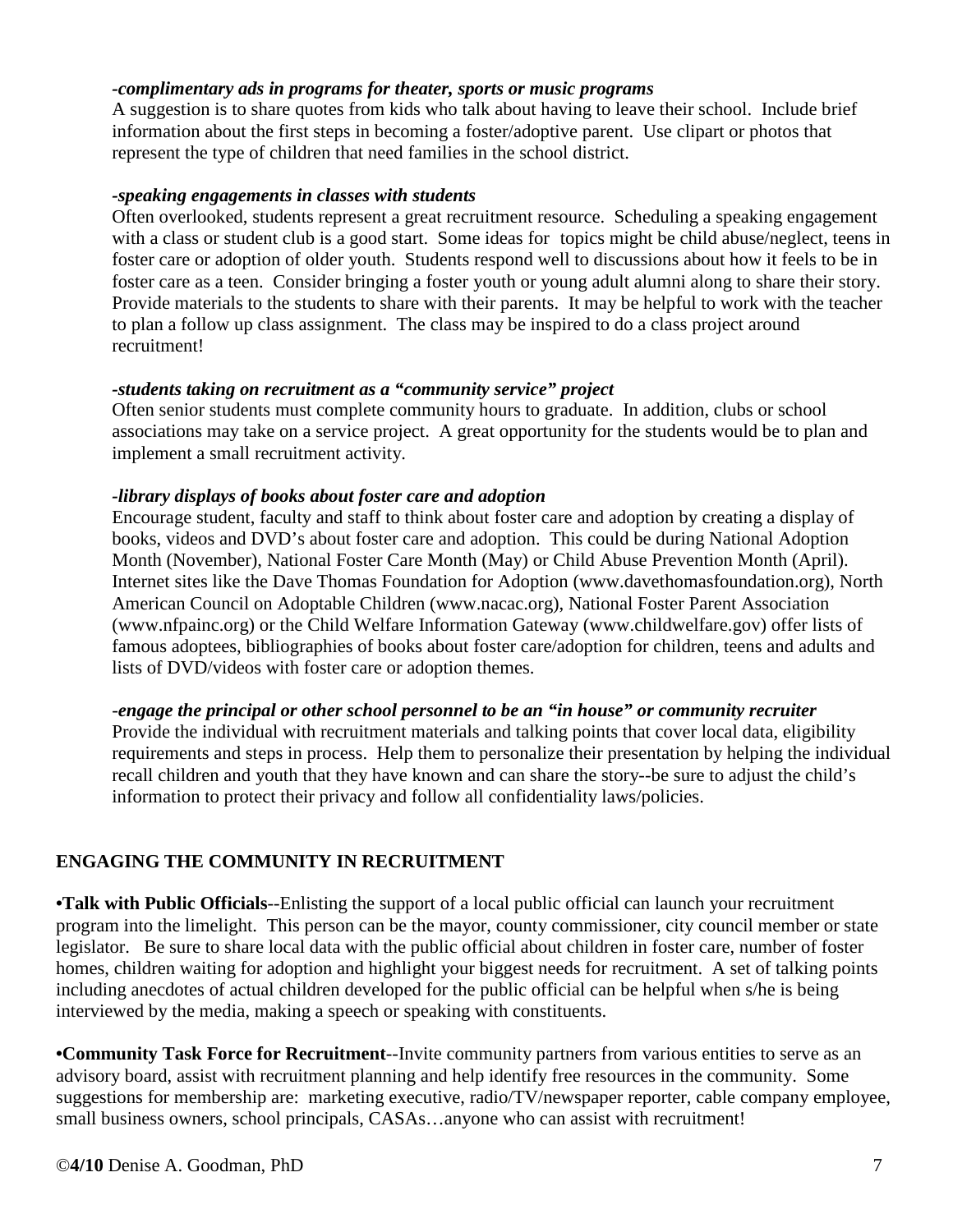**•Offer training and education for community groups**--Sometimes, you have to give to get. Many groups in the community would welcome the opportunity to have a training or presentation about child abuse/neglect, how the child welfare system works, impact of foster care on children, etc. made to their organization or group. Some suggestions include professional groups, faith community groups, parenting groups, neighborhood organizations, etc. This usually results in generating interest and desires to help. Be prepared with specific ways the group can help!

## •**Go to the Library!**

The library can be a wonderful partner in recruitment. There are countless free ways to spread the word through your local community or school libraries. Meet with the head librarian and arrange a display of books on foster care (In May for Foster Parent Month) or adoption (In November for National Adoption Month). The book display could include children's books about foster care/adoption, biographies/autobiographies about famous people who were adopted or had been in foster care, general books about the foster care/adoption process. Don't forget to identify DVDs and videos in the library that have themes about foster care and adoption. A list of books and DVDs can be found on the internet at the Child Welfare Information Gateway (www.childwelfare.gov), The Dave Thomas Foundation for Adoption (www.davethomasfoundation.org), The North American Council on Adoptable Children (www.nacac.org) and the National Foster Parent Association (www.nfpainc.org).

Another idea is to create a list of resources: books, DVDs, website that could be distributed at the library. Be sure to include some recruitment content on the materials with your agency's contact info and how to take the first step. Also, a very inexpensive strategy is to create bookmarks with recruitment info that could be placed in every book that is checked out. (Hint: Print on both sides of the bookmark to share more information!)

## **ENGAGING PARTNER AGENCIES AND ORGANIZATIONS**

## •**Co-recruit with Big Brother/Big Sisters**

One organization in the community with a reputation of working with at-risk youth is Big Brothers/Big Sisters. Arrange a meeting to discuss the possible ways that the your agency and their organization could collaborate to create resources for youth in foster care or group care. Suggest a joint recruitment campaign where the community would be approached to consider being a BB/BS or resource parent for a youth in foster or group care. While the bulk of the volunteers recruited may lean towards being a BB/BS, it could be a stepping-stone to being licensed as a resource parent in the future once a relationship with a youth has been established. Be sure to earmark those volunteers to be matched with youth in foster or group care.

## **•Connect with private agency social service coalitions**

There are groups of social service agencies in every community who unite over their geographic location, issue or mission. Schedule a time to be on their meeting agenda. Share data about the children in need and brainstorm ways that they can assist in spreading the word about the need for foster and adoptive families in the community. Suggest that they could help by distributing materials, hang posters in their agencies, include information about foster care and adoption in their agency newsletters, talk about foster care and adoption at their individual agency's staff meetings or create a link on their website to your program. Listen carefully, as the group may have their own set of unique ideas of how to get the information to their constituents. Another strategy to partner with agencies is to piggyback on their events. Offer to pitch in and assist them with their event. This can open doors for you and grow a pool of volunteers.

**•Other public social service agencies**--Take advantage of public agencies' structures and activities. Ask to speak at staff meetings, write articles for their newsletters about foster care and adoption, hang posters and place recruitment information at their agencies in the waiting room, lunchrooms or meeting rooms. Make a date to be in their lunchroom with an informational table and photos of waiting kids. Be sure to clarify the any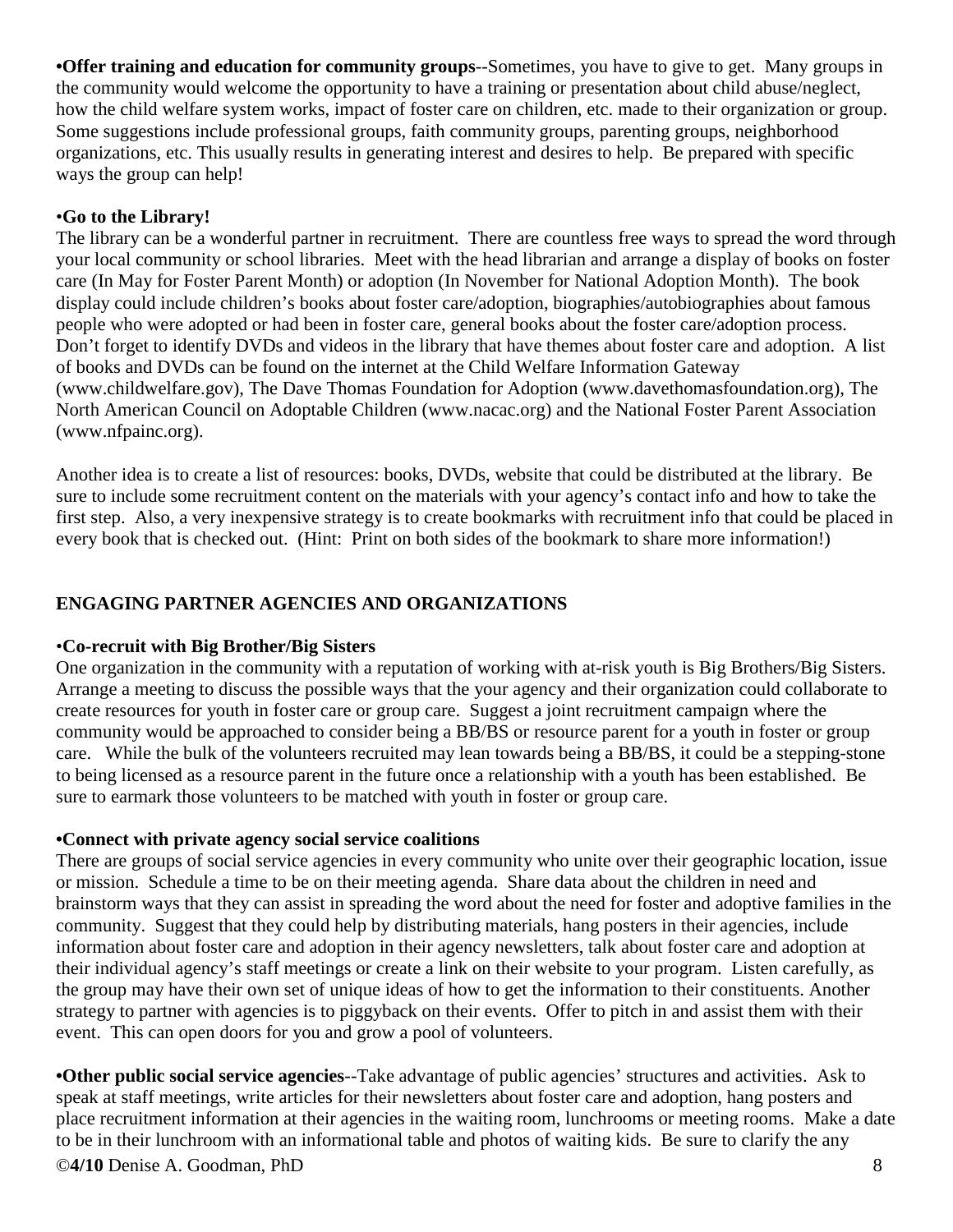policies regarding possible conflicts of interest with public agency staff being licensed/approved as foster/adoptive families.

# **ENGAGING THE BUSINESS COMMUNITY**

## •**Companies for Kids**

An often untapped resource in the community is the vast array of large companies and corporations that exist. One site created a program called, "Companies for Kids" where a small group of companies/corporations were engaged as recruitment partners. The companies agreed to integrate recruitment messages and dedicated time and resources to spread the word among their employees. Bulletin boards were reserved for recruitment materials, messages were sent in employee paychecks and employees who were foster or adoptive parents were featured in the company newsletter. These companies/corporations embraced foster care/adoption as their community service project.

Another idea is to suggest is that companies become "foster/adoption friendly" workplaces (More information about "adoption-friendly workplaces" can be obtained for free from the Dave Thomas Foundation for Adoption at www.davethomasfoundation.org). This would include allowing time off to care for the child's needs, financial support for adoption expenses, etc.

Consider an on-site "Brown Bag Lunch" where the recruiter would arrange to be in the lunchroom area on a specific day from 11:30am till 1pm. Staff would be alerted to the event through posters, intra-office memos/emails and announcements at staff meetings. A short "Just the Facts" presentation for 15 minutes could be done at a specific time but the remainder of the time would be an informal "meet and greet".

## **•Unions and Trade Organizations**

Unions and trade organizations are well-organized groups with great highly developed ways of communicating with their constituents. In addition, unions are able to assist in making workplaces more supportive to the needs of foster and adoptive parents. Arrange to meet with officials and stewards of the major unions in your area. Remember that unions may represent a variety of occupations and vocations. Share information and data about the children who most need homes. Ask for their ideas of how to best get the word out to their membership. Offer to speak at union meetings, highlight union members who are foster/adoptive parents in union publications, send customized emails to membership, arrange "Brown Bag Lunches or Breaks" at workplaces with the support and endorsement of the union.

## **•Corporate Communications/PR Departments**

There are many resources available in the corporate communications or public relations department. Many companies or corporations have strong community outreach programs. Meet with the department head and suggest a partnership where they could work with your agency developing recruitment materials such as posters, brochures or even a video. In addition their corporate meeting spaces could be used for training, orientation or other recruitment events. Consider hosting an orientation at the workplace immediately after the end of the workday. If there is enough interest, you can then sponsor a preservice training at the office, after work as well.

# **•Highlight an Employee who is a Foster/Adoptive Parent**

Another strategy that could be used in partnership with an internal communications department of a company/corporation is to showcase an employee who is a foster or adoptive parent (with their permission, of course!). Having an employee as an internal spokesperson and "go to" person may be what other employees need to take that first step! A short video or story in the office newsletter could lead in to a company-wide onsite recruitment event.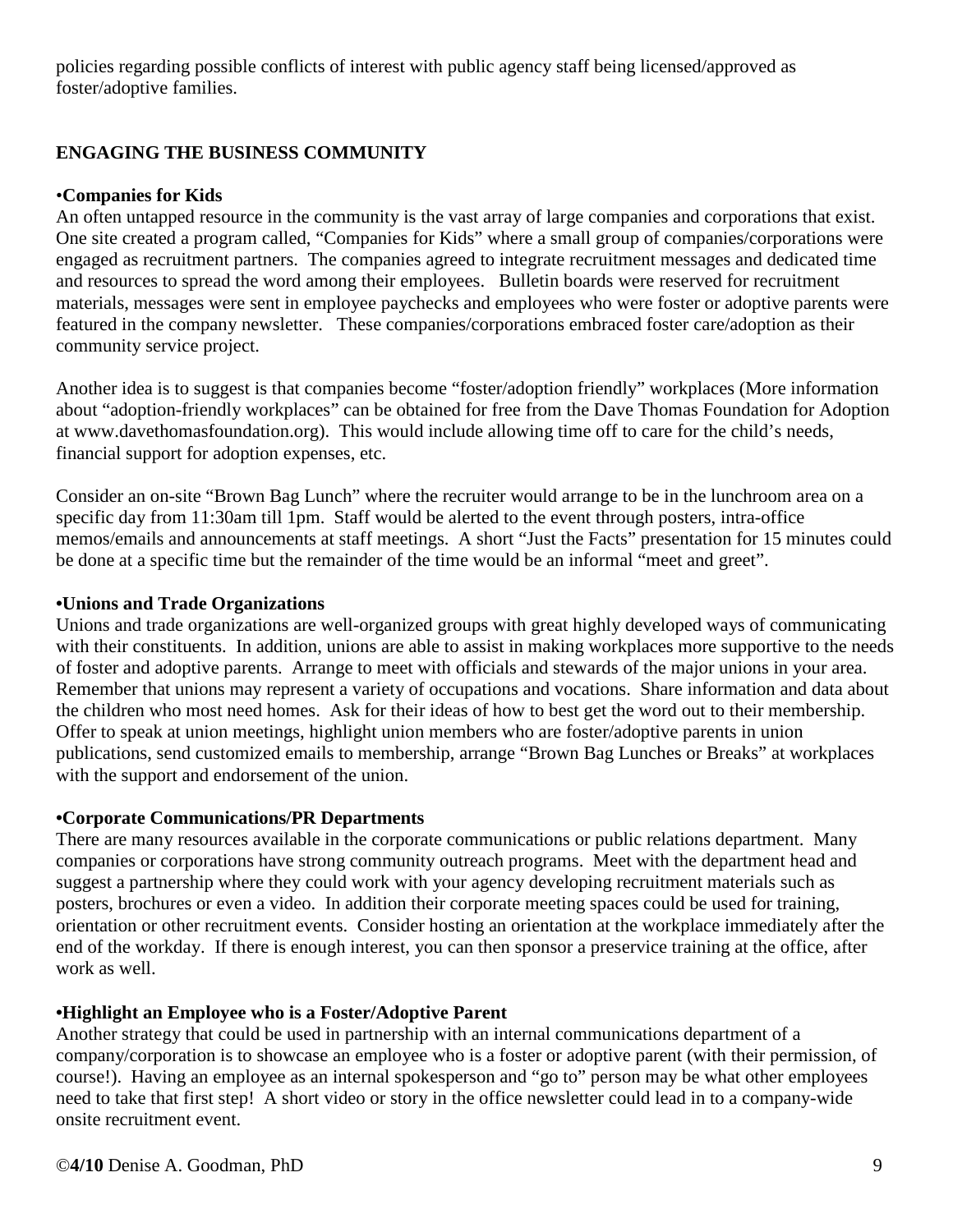## **UTILIZING SMALL BUSINESSES IN THE COMMUNITY**

#### **•Local Restaurants**

Approach a small, family-owned business and inquire about their potential interest in being a recruitment partner. It may be easier than you think….one of your existing foster or adoptive parents may already own a restaurant! One site engaged a restaurant that made one day a month, Foster Care/Adoption Day. Special placemats were used, recruitment table tents were placed on each table and every waiter had a button on that read, "Ask me about foster care and adoption!" When a customer asked about foster care/adoption, the waiter gave them recruitment materials that had been provided by the agency. The employees at the restaurant were very enthusiastic about their role as recruiters!!

## **•Movie Theaters**

Make an appointment to speak with owner of a local movie theater, particularly one with a heavy "family viewing" schedule. Have a conversation regarding how the theater could support the recruitment of foster and adoptive families. While the owner may have his/her own ideas, you could suggest that posters be hung or recruitment materials be distributed once a month. Another ideas to share information are the slides that are run prior to any movie. Perhaps the theater could arrange to have a few slides devoted to foster care/adoption show before selected movies. The slides could include information such as local data about children in need, agency contact info, dispel common myths and how to take the first step in the process.

## •**Grocery Stores**

By speaking to the store manager, a recruiter may be able to have recruitment materials placed in the bags of groceries, be able to hand out materials one day a month to customers and have an opportunity to connect with employees through "Brown Bag Breaks", hanging posters, placing materials in break rooms, etc.

#### **•Other Small Businesses**

Any small business such as the hardware store, pharmacy, bank, garden center, dry cleaner, specialty store, coffee shop, gas station, etc. can be a recruitment partner. As previously described, it may take a few face to face contacts with the owner, sharing the needs of the children and having a dialog of what the business is willing to do to help get the word out to the community and their employees. *Anything* that the owner is willing to do is great! Be sure to follow up with the owner when their effort has led to an inquiry from a perspective parent by letting them know what they did led to a contact from a prospective family for a child. This could motivate them to offer more opportunities for recruitment!!

If your town or city has art galleries, work with the owners to display pictures of waiting children on a specific weekend. There may be a regular "Gallery Hop" once a month. November would be a great month to feature the Heart Gallery in their places of business. Have brochures and photolisting flyers nearby for interested people to take with them. Be sure to follow up with the owners to let them know if their efforts resulted in a family for a child.

## **WORKING WITH COLLEGES AND UNIVERSITIES**

## **•Connect with the faculty and staff**

There are many levels and types of staff on any college/university campus. Use newsletters, paycheck stuffers, break room posters, staff meetings, campus-wide email blasts to get the word out. Feature staff/faculty who are foster/adoptive parents in human-interest stories in campus publications. Create a link on their intranet to your agency. Host information sessions on campus after the workday to make it convenient for staff and faculty to attend.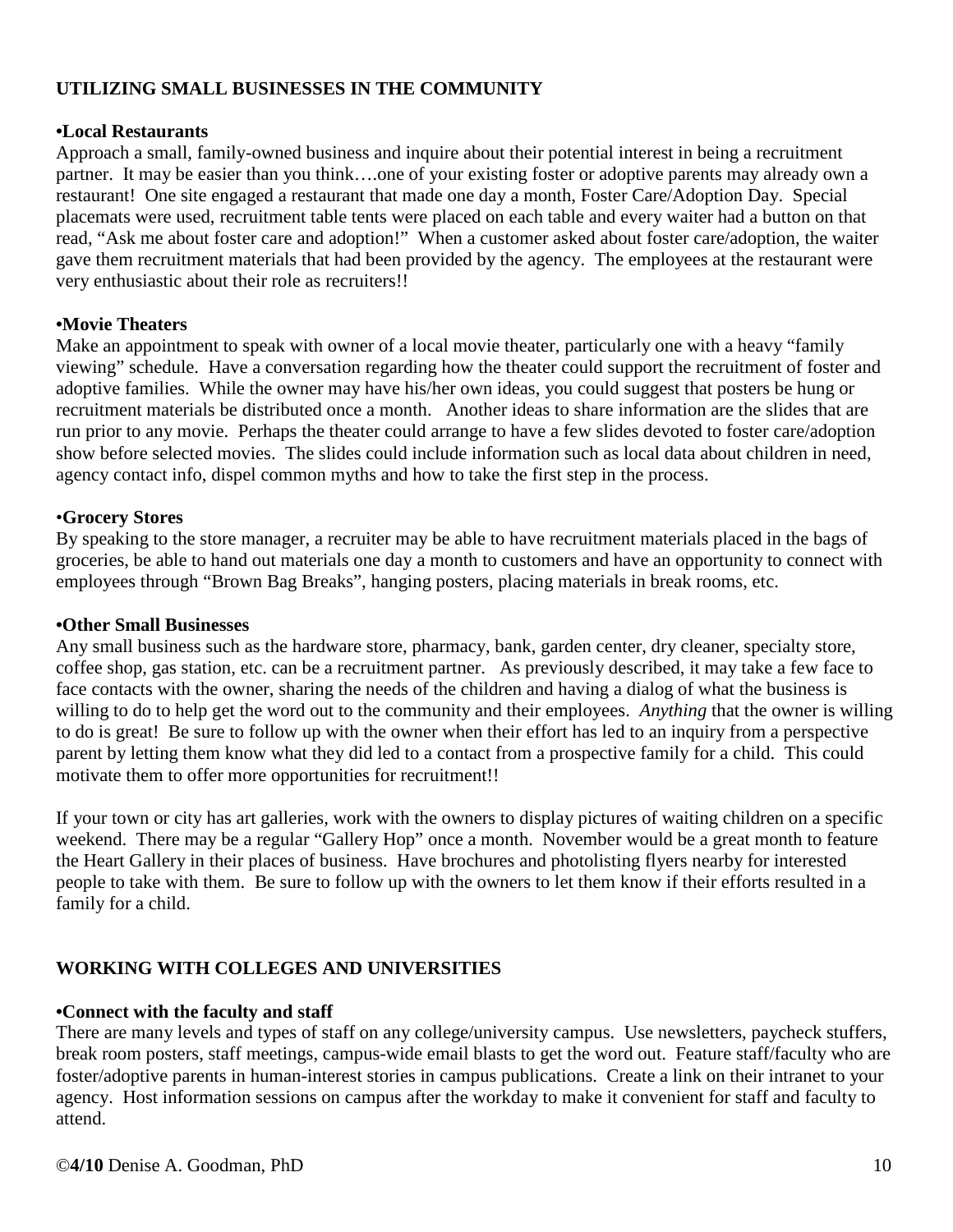## **•Fraternity/Sorority Groups**

Every fraternity and sorority has community service projects each year. Connect with fraternity/sorority groups at your local college or university and suggest that they take on foster care or adoption recruitment as their academic year service project. This can be done as part of your targeted recruitment plan. Engaging a sorority like Alpha Kappa Alpha, a historically African American sorority to take on the recruitment of families for African American teen girls can be a great match. In addition, each fraternity/sorority has alumni groups across the country that may be interested in getting involved in recruitment, particularly for older children and teens.

#### **•Campus clubs and student organizations**

There are an infinite number of very diverse student clubs and organizations that could become partners in recruitment. Campus groups in the departments of education, child development, human services, social work, public administration and psychology are obvious choices. Offer to do a speaking engagement at their meeting about child abuse/neglect, sexual abuse, foster care and adoption. It can often lead to offers to help that can turn into recruitment events on campus and in the community.

#### **•Local college/university social work classes**

Contact the professors and instructors in the social work department, particularly those who teach child welfare courses. Offer to speak to the class about a child welfare topic. Suggest that a class or group could host a community recruitment event as a class project. Connect the project to a targeted group such as teens, children of color or siblings for a bigger return. Also consider students in education, human development, psychology, law enforcement, nursing, law, journalism, photography, and public relations/marketing as possible collaborators that bring additional knowledge, skills and resources to recruitment.

#### **•Local college/university alumni groups**

Alumni groups from the social work and other academic departments may be willing feature stories of alumni who have fostered or adopted in their newsletter. In addition, meeting with the alumni group's board or executive committee to ask for their assistance may generate their own ideas of how to connect with local alumni to consider becoming foster/adoptive parents, support foster/adoptive parents, mentor children or help to recruit other families.

## **UTILIZING HOSPITALS FOR RECRUITMENT**

#### •**Connecting with Employees**

Most hospitals are a maze of various departments, units and levels of staff. Schedule an appointment with the hospital administrator. Share information about the needs of medically fragile children and ask his/her assistance in taking the word about the need for foster and adoptive homes to all employees of the hospital. Like many other community organizations, you can utilize the same ideas such as hanging posters, placing recruitment materials in meeting rooms and staff lounges, paycheck stuffers, articles in hospital employee newsletters or publications to the community. Recognize hospital employees who are foster parents (in May) or adoptive parents (in November) with a special email publication or on a special bulletin board or display.

However, connecting with the staff will require a willingness to flex your schedule as hospitals operate 24/7. A "Brown Bag Break" may need to occur from 7pm-8pm in the evening to catch a later shift. In the break room or cafeteria, have a tray of cookies and some candy on a table with recruitment materials to offer while staff take their scheduled break.

#### **•Connecting with the public**

People come to hospitals for a variety of reasons. While some may be admitted for care, others are simply attending an appointment. Ask if recruitment materials could be placed in the waiting areas of the outpatient clinics. Hospitals often have display areas that change monthly, request that pictures of waiting children be the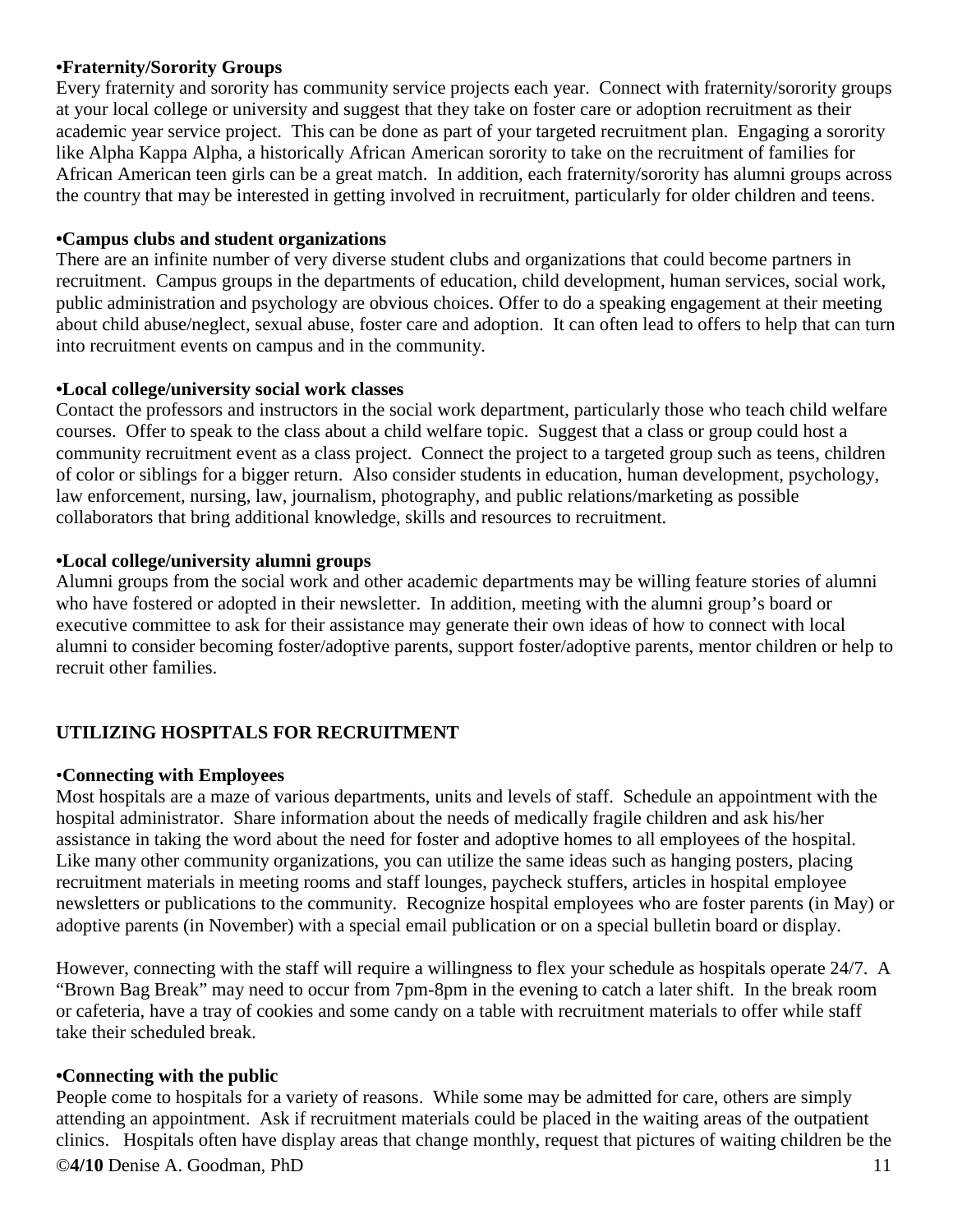"display of the month" for November. Be sure to have a place where recruitment brochures can be hung close by for those who may be interested.

## **FAITH ORGANIZATIONS AS RECRUITMENT PARTNERS**

Much has been written about using the faith community in recruitment work. Here are just a sampling of ideas that are free or extremely low cost.

#### **•Faith Organization Newsletters**

Email a short article to the organization that can be included in their regular newsletter. The faith organization may agree to a regular column where myths can be dispelled, common questions can be answered, data presented, the steps to approval/licensing can be described, children may be featured and current foster/adoptive families of the congregation can be highlighted.

#### **•Bulletins/Programs**

Some faith organizations distribute bulletins or programs at each religious service held. Email a short paragraph to the faith organization about the need for foster/adoptive homes. Make it a targeted message. For example, if the faith organization has a strong youth program, highlight the need for homes for teen. If the congregation is predominately Spanish-speaking, provide data on the needs of Spanish-speaking children…and offer the paragraph in both Spanish and English.

#### **•Heart Gallery Displays**

Many jurisdictions around the United States have created beautiful collections of photos of waiting children that have been professionally done and framed. Ask the faith organization if they would be willing to host the Heart Gallery for two weeks. The gallery could be assembled using tripods in the lobby area, meeting hall or other area of the building where people pass by. Be sure to have recruitment brochures nearby so interested persons will have something to take with them.

#### **•Mobilize the congregation to be recruiters**

Contact a local faith leader and share the needs of the children. Enlist the support of their congregation as recruiters for children of the community. The faith leader can begin by generating interest during regular worship services as well as an article in the newsletter and posters hung in their building. Schedule a "Recruiter Orientation" after a few weeks after the leader has begun to spark interest. Assemble "Recruiter Packets" with extra materials for their dissemination. At the event, share the reasons why children need foster care and adoption. Arrange for a foster or adoptive parent and youth to speak. Provide an overview of eligibility and steps in the process. Play "Recruiter Jeopardy", preparing them for the typical questions. Brainstorm ideas where and how the participants can recruit. Be sure to check in with your volunteer recruiters in the next 30 days...they will probably need more materials!

## **ENGAGING YOUR OWN AGENCY'S STAFF:** *RECRUITMENT IS EVERYONE'S BUSINESS*

Too often, staff outside of the foster care or adoption departments do not recognize the importance that their contributions can make to the agency's overall recruitment program. Staff in investigations, independent living, ongoing, clerical, fiscal, maintenance, etc. will find their work easier when the pool of qualified families is expanded. The suggestions do not take any time, much effort and do not ask them to step out of their job role. Here are a few easy and FREE ways that ANY and ALL staff can participate in:

#### •**Take 10**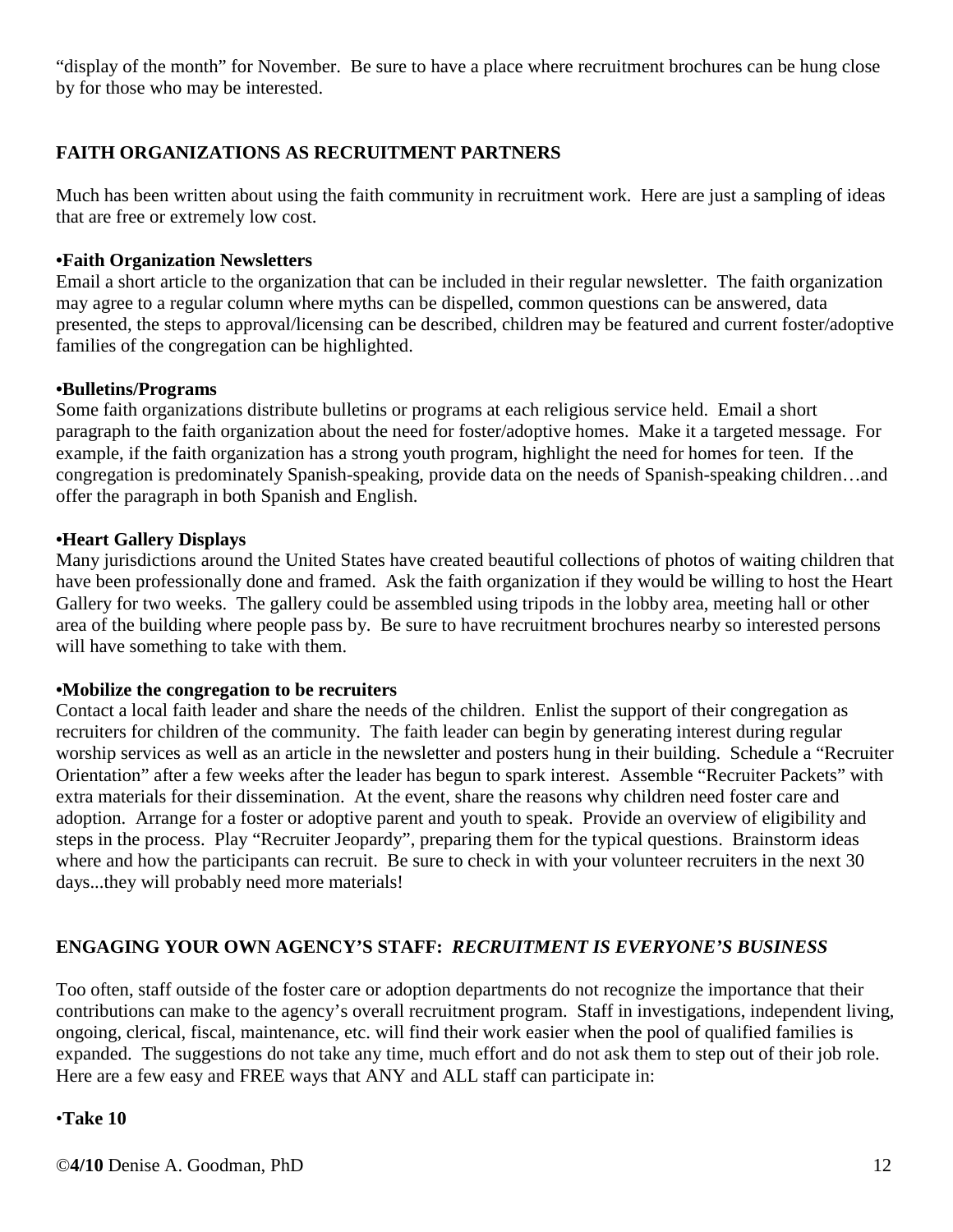Bundle recruitment brochures in packets of 10 each. During an all staff meeting or a short, special recruitment rally, challenge each staff to take 10 brochures and sprinkle them along their daily path. Wherever the individual travels in the next few days, leave a brochure with someone. For example, during a school visit, leave a brochure with the school secretary. Or at the barbershop on Saturday, leave one in the waiting area.

## **•Share Your Leads!**

Each staff member of the agency is connected to his or her own community. They attend church, recreate, dine, shop, use services, belong to organizations, have friends and family. In addition, others may know that the individual works for the agency and will ask them questions about foster care and adoption from time to time. Encourage staff know basic information and to make referrals of people they believe may be interested in becoming foster or adoptive parents.

## **•Open Doors for Kids**

Beyond sharing leads and ideas, staff members can pave the way for a recruitment event or activity by talking with their faith leaders, community contacts, PTAs and making the initial contact for the recruiter. This greatly enhances the recruiter's ability to "get their foot in the door".

## **•Highlight Your Successes**

Encourage staff members to share the names and success stories of youth, foster, adoptive and kin families. These can be used as human-interest stories (with their permission, of course) in newspapers and on TV. In addition, some parent or young people may agree to serve on panels, be interviewed on the radio or become a recruitment partner.

## **•Become a foster/adoptive parent yourself!**

In some jurisdictions, staff of the public child welfare agency are permitted to become resource parents. This possibility should be fully explored. Tennessee and Arizona have created policies that encourage staff to become licensed and approved while removing issues related to conflicts of interest. If this is a possibility in your agency, conduct recruitment activities at the agency specifically designed for staff.

# **SOME HELPFUL TIPS TO ENSURE SUCCESS!**

1. **Don't give up!** Recruiters can sometimes be easily deterred when a cold call is not returned or a meeting is cancelled. With countless possibilities in the community, move on to the next. People and priorities change, interest in foster care and adoption fluctuates. Circle back at a later time or try to connect with another person in the organization.

2. **Only take on as many organizations that you can really support.** It can be easy to get swept up in your enthusiasm and try to bring on 25 churches or all the schools in the city. Be realistic. Relationships with organizations or businesses require a great deal of investment, time and energy. You will find it advantageous to bring on only one, two or three entities, support them well and be successful. Their success will generate interest from others, reducing resistance and making their engagement in recruitment far easier. One of the most critical things to do is to contact the entity to let them know that their effort resulted in a inquiry call, placement or adoption--that will *make their day* and lead to their continued commitment to recruitment.

3. **Use great planning skills**. Investing time in strategic planning will avoid a haphazard, uncoordinated, sloppy approach to recruitment. Use data to drive your planning. Work to create a plan where activities build on each other. Create campaigns that focus recruitment activities for specific groups of children over a period of consecutive months. Only recruit for families that you truly need to meet your current placement resource gaps!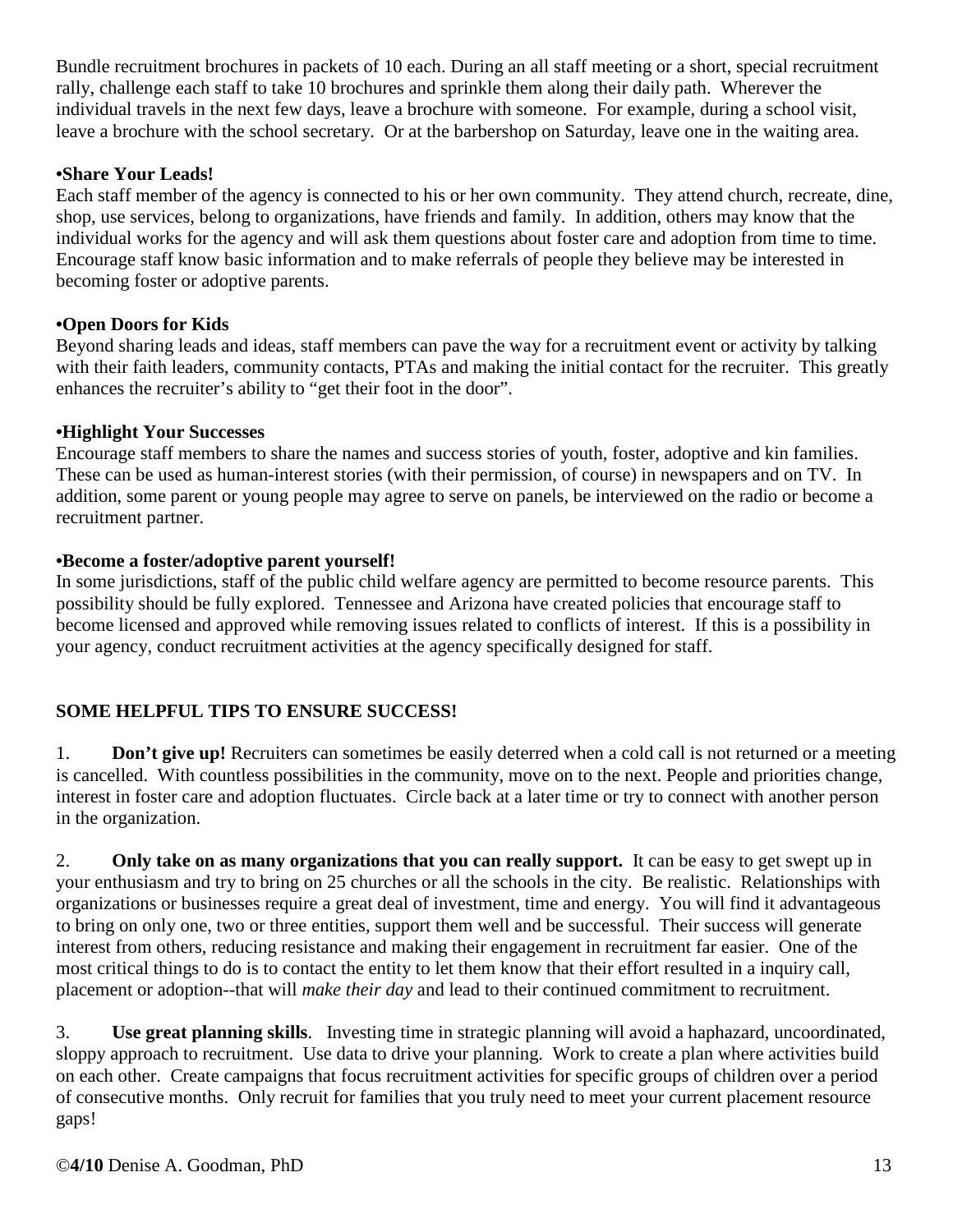## 4. **Have a plan to follow up and respond to inquirers.**

With all the extra help recruiting....you can expect an increase of inquiries and attendees at orientation. Are you ready? Review your phone and internet inquiry protocol. Are inquirers being responded to immediately? Can interested persons attend an orientation within 7-10 days and are there opportunities for alternative orientations such as in office, in home and over the phone? It will be self destructive to your recruitment program *and* your relationships with community, resource parents and staff if their efforts do not make it in the front door.

## 5. **Have customized talking points ready.**

Having specific talking points prepared when approaching different entities and organizations creates a customized and personalized conversation. For example, when talking with schools, share how many children have left the school because there were not enough foster parents in the district. Or when talking with a community organization that serves African American youth, share the disproportionate numbers of African American children in care and the disparate outcomes the children experience.

It is also helpful to provide the organizations, businesses and individuals in the community who have agreed to be recruitment partners to have their own set of talking points to use when they are spreading the word. Provide them with statistics on the children in care, needing adoptive placement as well as a set of "Frequently asked Questions" with the common concerns the public has about eligibility, steps in the homestudy process, support, etc.

# 6. **It's all about RELATIONSHIPS!**

The success of your "free" recruitment program is based on your ability for form positive relationships with people who can support your efforts. Use your best relationship-building skills: return phone calls promptly, use great manners, respect their ideas, be on time, don't be demanding and show appreciation. This will be one of the best investments you will ever make! Let them know when their efforts have been successful-call them to tell them about the inquirer who got information from them or when a family has been identified for a child because of what they did. They will continue to be enthused about their role as a recruitment partner.

# 7. **Listen and learn from the community**

When approaching community resources, faith organizations, schools, etc. it is likely that they will become enthused about partnering with you to find to recruit families. While every recruiter is a fountain of ideas, the community is the expert on itself and possesses the insight about what would be most effective with their constituents. Listen. Really listen!

# 8. **Be appreciative for whatever people can offer you**

While it would be great if the people you approach could jump into recruitment with 100% effort, most will not be able to make that level of commitment due to the priorities of their current roles and responsibilities. To encourage folks to get involved, have a variety of ideas…a continuum of recruitment activities from which people can choose. Start with simple, low time commitment activities like hanging posters or handing out recruitment brochures. A second level of commitment would be assisting in arranging recruitment events while the far end of the continuum would include planning and implementing their own recruitment plan. Always be grateful for whatever an individual or organization is willing to do.

## 9. **Recognize their efforts**

Whether the community, staff or resource parents become your partner to assist you with recruitment, they will be anxious to know if their efforts have made a difference. Create an email newsletter where your partners can be recognized for their efforts. Share data on the increasing numbers of inquiries, applicants and approvals. Highlight an individual's specific effort or creative idea. On an annual basis, send a letter of appreciation,